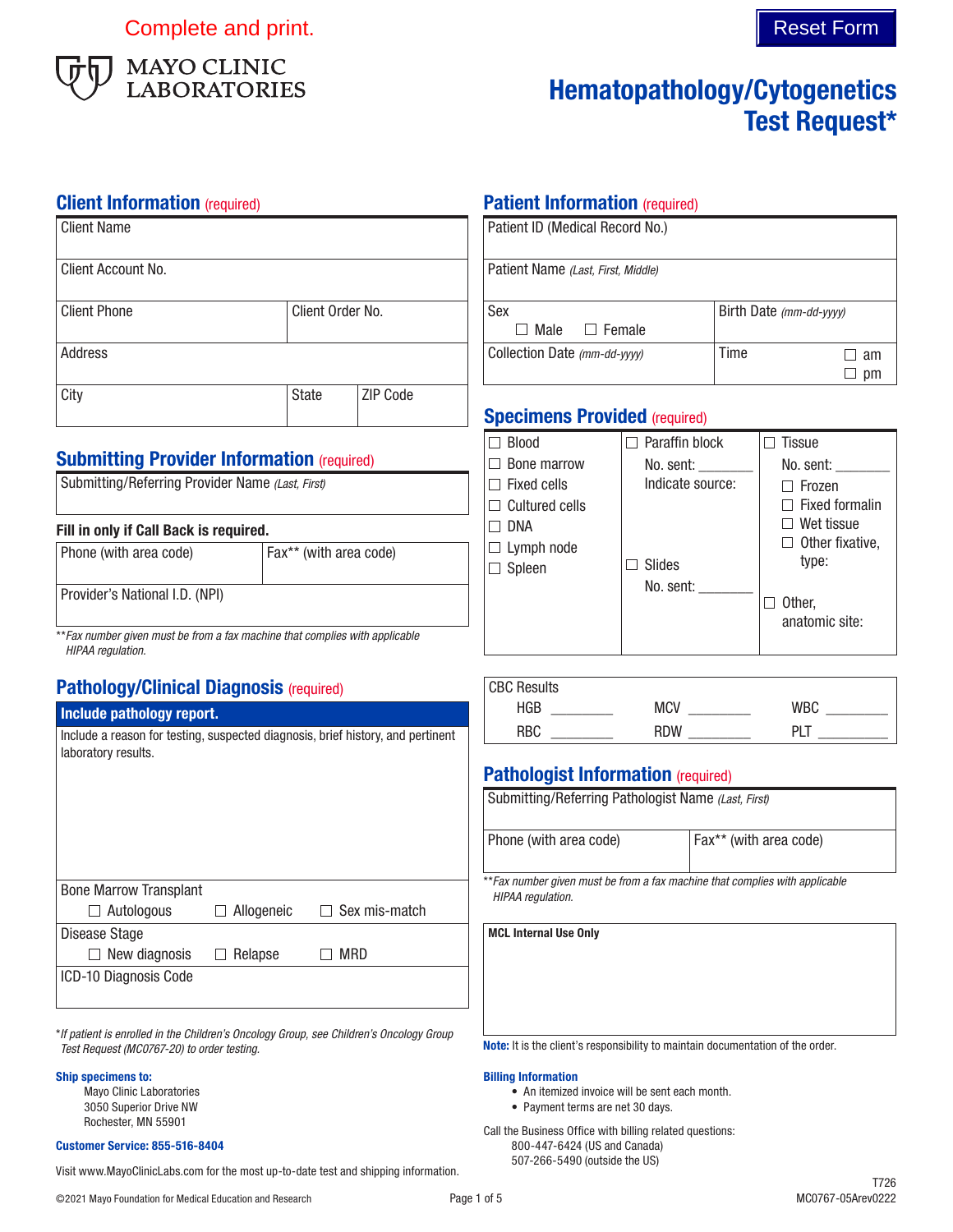| Patient ID (Medical Record No.)    | Client Account No. |
|------------------------------------|--------------------|
| Patient Name (Last, First, Middle) | Client Order No.   |
| Birth Date (mm-dd-yyyy)            |                    |

 $\Box$  $\Box$  $\Box$  $\Box$  $\Box$ 

 $\Box$ 

 $\Box$ 

 $\Box$ 

#### Hematopathology Consultation □ PATHC Pathology Consultation (submit PB and bone marrow aspirate slides, block)  $\Box$  HPWET Hematopathology Consultation, MCL Embed (submit core biopsy, clot section, bone marrow aspirate and PB slides)  $\Box$  HPCUT Hematopathology Consultation, Client Embed (submit bone marrow liquid aspirate, PB and bone marrow slides and embedded core biopsy and clot section) Note: HPWET and HPCUT require MCL approval prior to ordering and submission of specimens. Call 800-533-1710 for approval. Hematologic Disorders Hold Service  $\Box$  HOLDC Hematologic Disorders, Chromosome Hold □ HOLDF Hematologic Disorders, Fluorescence In Situ Hybridization (FISH) Hold □ HLLFH Leukemia/Lymphoma Flow Hold\*\*\* EXHD DNA Extract and Hold □ EXHR DNA and RNA Extract and Hold Flow Cytometry Leukemia/Lymphoma Immunophenotyping □ LCMS Blood/Bone Marrow\*\*\*  $\Box$  LLPT Tissue □ LLTOF Technical Only **MYEFL** Myelodysplastic Syndrome by Flow Cytometry, Bone Marrow □ PLINK PNH, PI-Linked Antigen, Blood □ SZDIA Sezary Diagnostic Flow Cytometry, Blood □ SZMON Sezary Monitoring Flow Cytometry, Blood CEE20 CD20 Cell Expression Evaluation □ CEE49 CD49d Cell Expression Evaluation CEE52 CD52 Cell Expression Evaluation Chromosome Analysis □ CHRBM Bone Marrow CHRHB Hematologic Blood Next-Generation Sequencing (NGS) □ NGAMT NGS AML 4 Gene Panel, Therapeutic □ NGAML NGS AML, 11-Gene Panel □ NGSHM OncoHeme NGS Myeloid Neoplasms  $\Box$  NGSMM NGS, Multiple Myeloma Chromosomal Microarray CMAH Hematologic Disorders

|                                     |                               | <b>ACUTE MYELOID LEUKEMIA (AML)/</b><br><b>MYELODYSPLASTIC SYNDROME (MDS)</b> |
|-------------------------------------|-------------------------------|-------------------------------------------------------------------------------|
| <b>Acute Myeloid Leukemia (AML)</b> |                               |                                                                               |
| $\square$ PMLR                      |                               | PML/RARA Quantitative, PCR                                                    |
| $\Box$ cebpa                        |                               | <b>CEBPA Mutations, Gene Sequencing</b>                                       |
| $\Box$ FLT                          | <b>FLT3 Mutation Analysis</b> |                                                                               |
| $\square$ NPM1                      |                               | Nucleophosmin (NPM1) Mutation Analysis                                        |
| $\Box$ kite                         |                               | KIT Mutation Exons 8-11 and 17,<br>Hematologic Neoplasms, Sequencing          |
| $\Box$ AMLAF                        | Adult                         | Acute Myeloid Leukemia (AML), FISH,                                           |
| $\square$ amlpf                     | Pediatric                     | Acute Myeloid Leukemia (AML), FISH,                                           |
| $\Box$ AMLMF                        | <b>Specified FISH</b>         | Acute Myeloid Leukemia (AML),                                                 |
|                                     |                               | For AMLMF: must specify probe sets to be performed.                           |
| $\Box$ RUNX1T1/RUNX1                |                               | t(8;21)(q22;q22)                                                              |
| $\Box$ MECOM/RUNX1                  |                               | t(3;21)(q26.2;q22)                                                            |
| $\Box$ PML/RARA                     |                               | t(15;17)(q24.1;q21.2)                                                         |
| $\Box$ RARA/BAP                     |                               | 17q21 rearrangement                                                           |
| $\Box$ MLL (KMT2A) BAP              |                               | 11g23 rearrangement                                                           |
| $\Box$ AFF1/MLL                     |                               | t(4;11)(q21;q23)                                                              |
| $\Box$ MLLT4/MLL                    |                               | t(6;11)(q27;q23)                                                              |
| $\Box$ MLLT3/MLL                    |                               | t(9;11)(p22;q23)                                                              |
| $\Box$ MLLT10/MLL                   |                               | t(10;11)(p13;q23)                                                             |
| $\Box$ MLL/CREBBP                   |                               | t(11;16)(q23;p13.3)                                                           |
| $\Box$ MLL/MLLT1                    |                               | t(11;19)(q23;p13.3)                                                           |
| $\Box$ MLL/ELL                      |                               | t(11;19)(q23;p13.1)                                                           |
| $\Box$ MYH11/CBFB                   |                               | inv(16)(p13q22) or<br>t(16;16)                                                |
| $\Box$ CBFR BAP                     |                               | 16q22 rearrangement                                                           |
| $\Box$ GLIS2/CBFA2T3                |                               | inv(16)                                                                       |
| $\Box$ NUP98 BAP                    |                               | 11p15.4 rearrangement                                                         |
| □ HOXA9/NUP98                       |                               | t(7;11)(p15;p15.4)                                                            |
| $\Box$ ETV6 BAP                     |                               | 12p13 rearrangement                                                           |
| $\Box$ MNX1/ETV6                    |                               | t(7;12)(q36;p13)                                                              |
| $\Box$ DEK/NUP214                   |                               | t(6;9)(p23;q34)                                                               |
| $\Box$ RPN1/MECOM                   |                               | inv(3)(q21.3q26.2)<br>or $t(3;3)$                                             |
| $\Box$ PRDM16/RPN1                  |                               | t(1;3)(p36.3;q21.3)                                                           |
| $\Box$ KAT6A/CREBBP                 |                               | t(8;16)(p11.2;p13.3)                                                          |
| $\Box$ RBM15/MKL1                   |                               | t(1;22)(p13.3;q13.1)                                                          |
| $\Box$ D5S630/EGR1                  |                               | -5/5q deletion                                                                |
| □ D7Z1/D7S486                       |                               | -7/7q deletion                                                                |
| $\Box$ TP53/D17Z1                   |                               | -17/17p deletion                                                              |
| $\Box$ BCR/ABL1                     |                               | t(9;22)(q34;q11.2)                                                            |
| $\Box$ ABL1 BAP                     |                               | 9q34 rearrangement                                                            |
|                                     |                               |                                                                               |

#### **MYEFL** Myelodysplastic Syndrome by Flow Cytometry, Bone Marrow □ PLINK PNH, PI-Linked Antigen, Blood □ MSTF Myeloid Sarcoma, FISH, Tissue Must select probes listed below or entire panel.  $\Box$  RUNX1T1/RUNX1  $t(8;21)(q22;q22)$  $\Box$  BCR/ABL1 t(9;22)(q34;q11.2) □ MLL (KMT2A) BAP 11q23 rearrangement  $\Box$  PML/RARA t(15;17)(q24.1;q21.2)  $\Box$  MYH11/CBFB inv(16)(p13q22) or t(16;16)  $\Box$  Perform entire panel BONE MARROW TRANSPLANT □ BALLM B-ALL Monitoring, MRD Detection, Bone Marrow □ CHIDB Chimerism-Donor CHRGB Chimerism-Recipient Germline (Pre) □ CHIMU Chimerism Transplant No Cell Sort □ CHIMS Chimerism Transplant Sorted Cells □ CLLMV CLL Monitoring, MRD Detection □ 1DIS HLA A-B-C Disease Association Typing Low Resolution, Blood 2DIS HLA-DR-DQ Disease Association Typing Low Resolution, Blood LYMPHOID DISORDERS B Cell □ BALLM B-ALL Monitoring, MRD Detection, Bone Marrow Immunoglobulin Gene Rearrangement □ BCGR Blood □ BCGBM Bone Marrow □ BCGRV Varies □ MYD88 MYD88, L265P, Somatic Gene Mutation, DNA Allele-Specific PCR CXLPL CXCR4 Mutation Analysis, Somatic, Lymphoplasmacytic Lymphoma/

Waldenstrom Macroglobulinemia

Waldenstrom Macroglobulinemia (LPL/WM), MYD88 L265P with Reflex

 $\Box$  I PI FX Lymphoplasmacytic Lymphoma/

to CXCR4  $\Box$  SVISC Viscosity, Serum

Myelodysplasia Syndromes (MDS)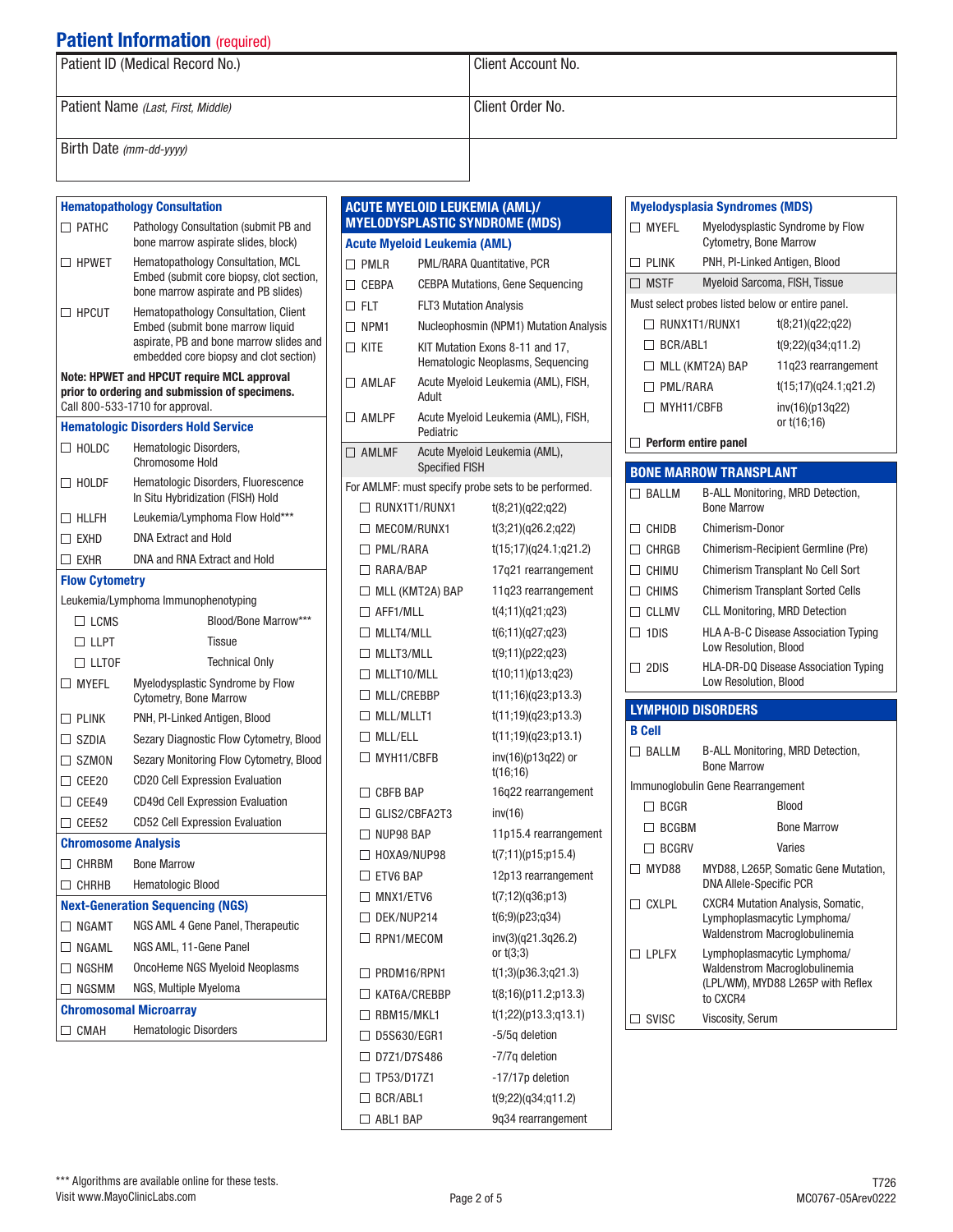|                                                       | <b>Patient Information</b> (required) |                                                                         |                                                     |                                                                       |                       |                                           |                                                      |
|-------------------------------------------------------|---------------------------------------|-------------------------------------------------------------------------|-----------------------------------------------------|-----------------------------------------------------------------------|-----------------------|-------------------------------------------|------------------------------------------------------|
| Patient ID (Medical Record No.)                       |                                       |                                                                         | Client Account No.                                  |                                                                       |                       |                                           |                                                      |
| Patient Name (Last, First, Middle)                    |                                       | Client Order No.                                                        |                                                     |                                                                       |                       |                                           |                                                      |
| Birth Date (mm-dd-yyyy)                               |                                       |                                                                         |                                                     |                                                                       |                       |                                           |                                                      |
|                                                       |                                       |                                                                         |                                                     |                                                                       |                       |                                           |                                                      |
| $\Box$ BLBLF                                          |                                       | B-Cell Lymphoblastic Leukemia/                                          | $\Box$ CRLF2 rearrangement                          | $t(Xp22.33; var)$ or                                                  | <b>Mantle Cell</b>    |                                           |                                                      |
|                                                       | Lymphoma, FISH, Tissue                |                                                                         |                                                     | t(Yp11.32; var)                                                       |                       | $\Box$ CCND1/IGH<br>t(11:14)(q13:q32)     |                                                      |
| $\Box$ CDKN2A/D9Z1                                    |                                       | For BLBLF: must specify probe sets to be performed.<br>+9/9p-BCR/ABL1   |                                                     | $\Box$ CRLF2/IGH<br>$t(X; 14)$ (p22.33;q32) or<br>t(Y;14)(p11.32;q32) |                       | $\Box$ TP53/D17Z1                         | Blastoid subtype only:<br>deletion of 17p            |
| $\Box$ MLL (KMT2A)<br>break-apart                     |                                       | 11q23 rearrangement                                                     | $\Box$ MYC break-apart<br>$\Box$ BLPMF              | 8q24.1 rearrangement<br>B-Cell Lymphoma, Specified FISH               | $\Box$ MYC BAP        |                                           | Blastoid subtype only:<br>8q24.1 rearrangement       |
| $\Box$ TP53/D17Z1                                     |                                       | $-17/17p-$                                                              | For BLPMF: must specify probe sets to be performed. |                                                                       |                       |                                           | $\Box$ Perform entire frontline Mantle Cell panel    |
| $\Box$ PBX1/TCF3                                      |                                       | t(1;19)(q23;p13)                                                        |                                                     | If not specified, probes tested will be determined based              |                       |                                           | <b>Splenic Marginal Zone Lymphoma (SMZL)</b>         |
|                                                       | $\Box$ D4Z1/D10Z1/D17Z1               | Hyperdiploidy,                                                          | on reason for testing.                              |                                                                       |                       |                                           | Must select probes listed below or entire panel.     |
|                                                       |                                       | $+4, +10, +17$                                                          | $\Box$ MYC break-apart                              | 8q24.1 rearrangement                                                  | $\Box$ D7Z1/7q32      |                                           | deletion 7q                                          |
|                                                       | $\Box$ ETV6/RUNX1 fusion              | t(12;21)(p13;q22)                                                       | $\Box$ IGK/MYC fusion                               | t(2;8)(p12;q24.1)                                                     | $\Box$ TP53/D17Z1     |                                           | deletion 17p                                         |
| and iAMP21                                            |                                       |                                                                         | $\Box$ MYC/IGH fusion                               | t(8;14)(q24.1;q32)                                                    |                       | $\Box$ Perform entire SMZL panel          |                                                      |
| $\Box$ IGH break-apart                                |                                       | 14q32 rearrangement                                                     | $\Box$ MYC/IGL fusion                               | t(8;22)(q24.1;q11.2)                                                  |                       | <b>Mucosa-Associated Lymphoid Tissue</b>  |                                                      |
| $\Box$ MYC break-apart<br>$\Box$ Perform entire panel |                                       | 8q24.1 rearrangement                                                    | $\Box$ BCL6 break-apart                             | t(3q27; var)<br>rearrangement                                         |                       | (MALT/ENMZL) (BLYM only)                  |                                                      |
| $\square$ PHLDF                                       |                                       | Philadelphia Chromosome-like Acute                                      | $\Box$ BCL2 break-apart                             | t(18q21; var)                                                         | $\Box$ MALT1 BAP      |                                           | 18q21 rearrangement                                  |
|                                                       | <b>Diagnostic FISH</b>                | Lymphoblastic Leukemia (Ph-like ALL),                                   | $\Box$ CCND1/IGH fusion                             | rearrangement<br>t(11;14)(q13;q32)                                    | (BLYM only)           |                                           | <b>Large B-Cell with IRF4 Rearrangement</b>          |
| $\Box$ BALAF                                          |                                       | B-Cell Acute Lymphoblastic Leukemia/                                    | □ TP53/D17Z1                                        | Must select probes listed below or entire panel.<br>$-17/17p-$        |                       |                                           |                                                      |
|                                                       | Lymphoma (ALL), FISH, Adult           |                                                                         | $\Box$ D7Z1/7q32                                    | $7q-$                                                                 |                       | 6p24.3 rearrangement<br>$\Box$ IRF4 BAP   |                                                      |
| B-Cell Acute Lymphoblastic Leukemia/<br>$\Box$ BALPF  |                                       |                                                                         | $\Box$ BLYM<br>B-Cell Lymphoma, FISH, Tissue        |                                                                       | $\Box$ BCL2 BAP       |                                           | 18q21 rearrangement                                  |
|                                                       |                                       | Lymphoma (ALL), Pediatric, FISH<br>B-Cell Acute Lymphoblastic Leukemia/ | Must select lymphoma subtype.                       |                                                                       | $\Box$ BCL6 BAP       |                                           | 3q27 rearrangement                                   |
| $\square$ BALMF                                       |                                       | Lymphoma (ALL), Specified FISH                                          | <b>Burkitt (Pediatric)</b>                          |                                                                       |                       | $\Box$ Perform entire Large B-Cell panel  |                                                      |
|                                                       |                                       | For BALMF: must specify probe sets to be performed.                     | Must select probes listed below or entire panel.    |                                                                       |                       | <b>Chronic Lymphocytic Leukemia (CLL)</b> |                                                      |
| $\Box$ ABL2 break-apart                               |                                       | 1q25 rearrangement                                                      | $\Box$ MYC BAP                                      | 8q24.1 rearrangement                                                  | $\Box$ CLLMV          |                                           | CLL Monitoring, MRD Detection, Varies                |
|                                                       | $\Box$ PDGFRB break-apart             | 5q33 rearrangement                                                      | $\Box$ IGK/MYC                                      | t(2;8)(p12;q24.1)                                                     | $\Box$ BCLL           | B-Cell (B-CLL)                            | IGH Somatic Hypermutation Analysis,                  |
| $\Box$ IKZF1/CEP7                                     |                                       | $7p-$                                                                   | $\Box$ MYC/IGH                                      | t(8;14)(q24.1;q32)                                                    | $\Box$ P53CA          |                                           | Hematologic Neoplasms, TP53 Somatic                  |
|                                                       | JAK2 break-apart                      | 9p24.1 rearrangement                                                    | $\Box$ MYC/IGL                                      | t(8;22)(q24.1;q11.2)                                                  |                       |                                           | Mutation, DNA Sequencing Exons 4-9                   |
| $\Box$ CDKN2A/D9Z1                                    |                                       | $+9/9p-$                                                                | $\Box$ BCL6 BAP                                     | 3q27 rearrangement                                                    | $\Box$ CLLDF          | <b>Diagnostic FISH</b>                    | Chronic Lymphocytic Leukemia,                        |
| $\Box$ BCR/ABL1                                       |                                       | t(9;22)                                                                 | $\Box$ BCL2 BAP                                     | 18q21 rearrangement                                                   | $\Box$ CLLMF          |                                           | Chronic Lymphocytic Leukemia,                        |
| $\Box$ ABL1 break-apart                               |                                       | 9q34 rearrangement                                                      |                                                     | $\Box$ Perform entire Burkitt panel                                   |                       | <b>Specified FISH</b>                     |                                                      |
| $\Box$ MLL (KMT2A)<br>break-apart                     |                                       | 11q23 rearrangement                                                     | Must select probes listed below or entire panel.    | Diffuse Large B-Cell, Burkitt-Like "Double-Hit"                       | $\Box$ SLL            | <b>Tissue</b>                             | Small Lymphocytic Lymphoma, FISH,                    |
| $\Box$ AFF1/MLL                                       |                                       | t(4;11)(q21;q23)                                                        | $\Box$ MYC BAP                                      | 8q24.1 rearrangement                                                  |                       |                                           | For CLLMF, must specify probe sets to be performed.  |
|                                                       | $\Box$ MLLT4(AFDN)/MLL                | t(6;11)(q27;q23)                                                        | $\Box$ MYC/IGH                                      | t(8;14)(q24.1;q32)                                                    |                       |                                           | For SLL, must select either individual probes listed |
| $\Box$ MLLT3/MLL                                      |                                       | t(9;11)(p22;q23)                                                        | $\Box$ reflex: IGK/MYC                              | t(2;8)(p12;q24.1)                                                     | below or entire panel |                                           |                                                      |
| $\Box$ MLLT10/MLL                                     |                                       | t(10;11)(p13;q23)                                                       | $\Box$ reflex: MYC/IGL                              | t(8;22)(q24.1;q11.2)                                                  | $\Box$ D6Z1/MYB       |                                           | -6/6q deletion                                       |
| $\Box$ MLL/ELL                                        |                                       | t(11;19)(q23;p13.1)                                                     | $\Box$ reflex: BCL6 BAP                             | 3q27 rearrangement                                                    | $\Box$ D11Z1/ATM      |                                           | -11/11q deletion                                     |
| $\Box$ MLL/MLLT1<br>t(11;19)(q23;p13.3)               |                                       | $\Box$ reflex: BCL2 BAP                                                 | 18q21 rearrangement                                 |                                                                       | $\Box$ D12Z3/MDM2     | $+12$                                     |                                                      |
| □ TP53/D17Z1                                          |                                       | $-17/17p-$                                                              | $\Box$ Perform entire frontline "Double-Hit" panel  |                                                                       |                       | □ D13S319/LAMP1                           | -13/13q deletion                                     |
| $\Box$ PBX1/TCF3<br>t(1;19)(q23;p13)                  |                                       | <b>Follicular</b>                                                       |                                                     | $\Box$ TP53/D17Z1                                                     |                       | -17/17p deletion                          |                                                      |
|                                                       | $\Box$ D4Z1/D10Z1/D17Z1               | $+4, +10, +17,$                                                         | Must select probes listed below or entire panel.    |                                                                       | $\Box$ CCND1/IGH      |                                           | t(11;14)(q13;q32)                                    |
|                                                       |                                       | Hyperdiploidy                                                           | $\Box$ BCL2 BAP                                     | 18q21 rearrangement                                                   |                       | $\Box$ IGH/BCL3<br>t(14;19)(q32;q13)      |                                                      |
|                                                       |                                       | $\Box$ ETV6/RUNX1 & iAMP21 t(12;21)(p13;q22)                            | $\Box$ BCL6 BAP                                     | 3q27 rearrangement                                                    |                       | $\Box$ Perform entire panel               |                                                      |
| $\Box$ ETV6 break-apart                               |                                       | 12p13 rearrangement                                                     | $\Box$ TNFRSF14/1q22                                | deletion of 1p36                                                      |                       |                                           |                                                      |
| $\Box$ IGH break-apart                                |                                       | 14q32 rearrangement<br>$L(N_{m} \cap \cap \cap \dots \cap \dots)$       | $\Box$ Perform entire follicular panel              |                                                                       |                       |                                           |                                                      |

P2RY8 rearrangement t(Xp22.33;var) or

t(Yp11.32;var)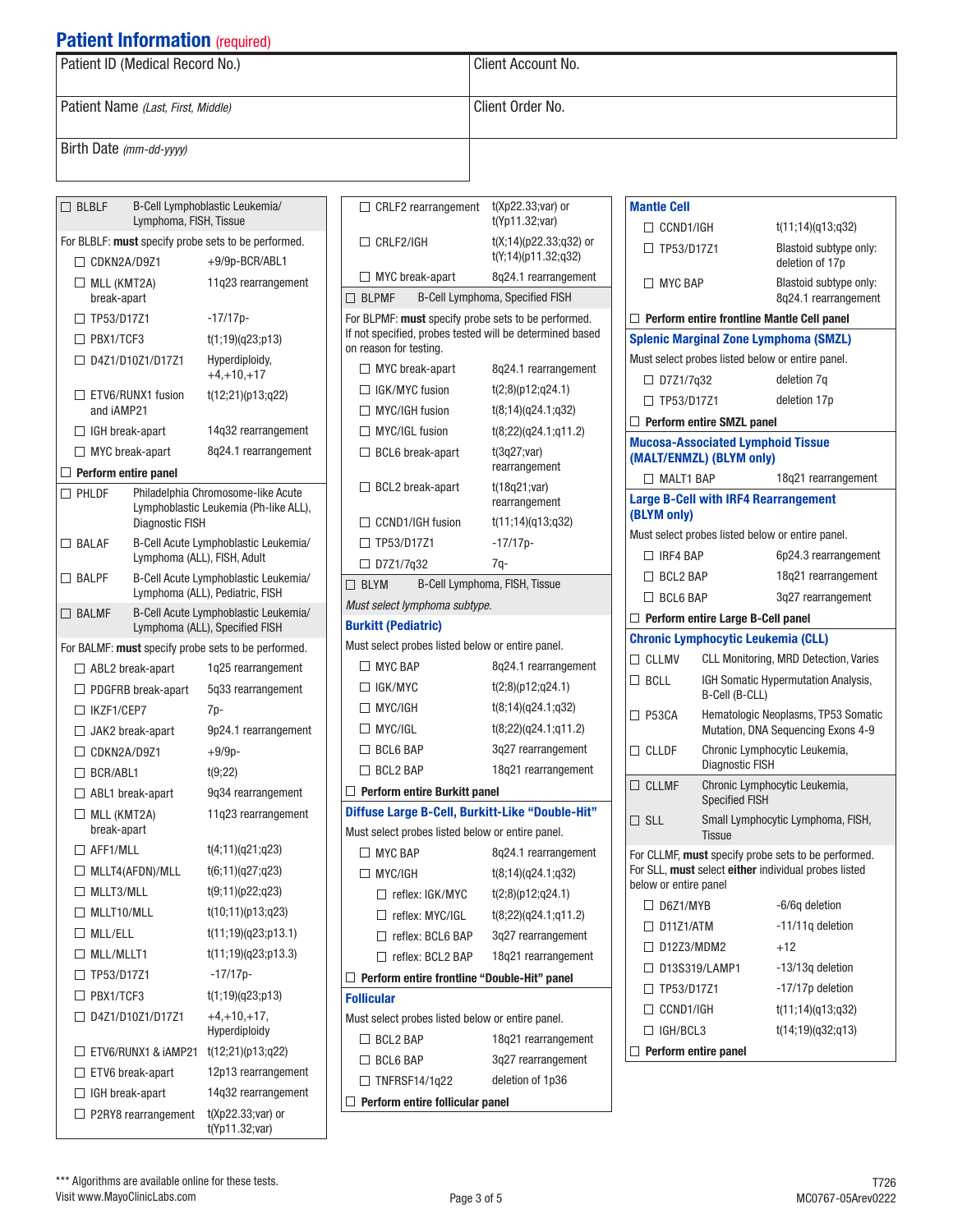| <b>I QUUIL IIIIUI IIIQUUI (Cuulcu)</b>                               |                                                     |                                           |                                         |                                                     |                                                                         |
|----------------------------------------------------------------------|-----------------------------------------------------|-------------------------------------------|-----------------------------------------|-----------------------------------------------------|-------------------------------------------------------------------------|
| Patient ID (Medical Record No.)                                      |                                                     |                                           | Client Account No.                      |                                                     |                                                                         |
| Patient Name (Last, First, Middle)                                   |                                                     |                                           | Client Order No.                        |                                                     |                                                                         |
| Birth Date (mm-dd-yyyy)                                              |                                                     |                                           |                                         |                                                     |                                                                         |
|                                                                      |                                                     |                                           |                                         |                                                     |                                                                         |
| $\Box$ TLPDF<br>T-Cell Lymphoma, Diagnostic FISH<br>$\Box$ MNX1/ETV6 |                                                     |                                           | t(7;12)(q36;p13)                        | $\Box$ TALAF                                        | T-Cell Acute Lymphoblastic Leukemia/                                    |
| $\Box$ TLPMF                                                         | T-Cell Lymphoma, Specified FISH                     | $\Box$ GLIS2/CBFA2T3                      | inv(16)                                 |                                                     | Lymphoma (ALL), FISH, Adult                                             |
| For TLPMF: must specify probe sets to be performed.                  |                                                     | $\Box$ NUP98 break-apart                  | 11p15.4 rearrangement                   | $\Box$ TALPF                                        | T-Cell Acute Lymphoblastic Leukemia/<br>Lymphoma (ALL), FISH, Pediatric |
| $\Box$ TCL1A BAP                                                     | 14q32.1 rearrangement                               | $\Box$ HOXA9/NUP98                        | t(7;11)(p15;p15.4)                      | $\Box$ TALMF                                        | T-Cell Acute Lymphoblastic Leukemia/                                    |
| □ TRAD BAP                                                           | 14q11.2 rearrangement                               | $\Box$ CDKN2A/D9Z1                        | $+9/9p-$                                |                                                     | Lymphoma (ALL), Specified FISH                                          |
| □ D7Z1/D7S486                                                        | i(7q)                                               | $\Box$ CDKN2A/D9Z1                        | t(9;22)                                 | For TALMF: must specify probe sets to be performed. |                                                                         |
| $\Box$ D8Z2/MYC                                                      | $+8$                                                | $\Box$ ABL1 break-apart                   | 9q34 rearrangement                      | $\Box$ TAL1/STIL                                    | 1p33 rearrangement                                                      |
| $\Box$ TLYM                                                          | T-Cell Lymphoma, FISH, Tissue                       | □ TP53/D17Z1                              | $-17/17p-$                              | $\Box$ TLX3/BCL11B                                  | t(5;14)                                                                 |
| Must select probes listed or entire panel.                           |                                                     | $\Box$ PBX1/TCF3                          | t(1;19)(q23;p13)                        | □ PDGFRB break-apart                                | 5q33 rearrangement                                                      |
| $\Box$ TCL1A BAP                                                     | 14q32 rearrangement                                 | □ D4Z1/D10Z1/D17Z1                        | Hyperdiploidy,                          | $\Box$ TRB break-apart                              | 7q34 rearrangement                                                      |
| $\Box$ TRAD                                                          | 14q11.2 rearrangement                               |                                           | $+4, +10, +17$ :                        | $\Box$ MYB/TRB                                      | t(6;7)(q23;q34)                                                         |
| □ D7Z1/D7S486                                                        | $-7/iso(7q)$                                        | $\Box$ ETV6/RUNX1 fusion,                 | t(12;21)(p13;q22)                       | $\Box$ TRB/TLX1                                     | t(7;10)(q34;q24)                                                        |
| $\Box$ D8Z2/MYC                                                      | $+8$                                                | iAMP21                                    |                                         | $\Box$ TRB/LM01                                     | t(7;11)(q34;p15)                                                        |
| $\Box$ ALK BAP                                                       | 2p23 rearrangement                                  | ETV6 break-apart                          | 12p13 rearrangement                     | $\Box$ TRB/LM02                                     | t(7;11)(q34;p13)                                                        |
| $\Box$ TP63 BAP                                                      | 3q28 rearrangement                                  | $\Box$ IGH break-apart                    | 14q32 rearrangement                     | $\Box$ CDKN2A/D9Z1                                  | $+9/9p-$                                                                |
| $\Box$ IRF4 (DUSP22) BAP                                             | 6p25.3 rearrangement                                | $\Box$ CRLF2 rearrangement                | t(Xp22.33;var) or<br>$t$ (Yp11.32; var) | $\Box$ JAK2 break-apart                             | 9p24.1 rearrangement                                                    |
| $\Box$ Perform entire panel                                          |                                                     | $\Box$ CRLF2/IGH                          | $t(X; 14)$ (p22.33;q32) or              | $\Box$ ABL1/BCR                                     | $t(9;22)$ or                                                            |
| <b>Congenital Infantile Leukemia</b>                                 |                                                     |                                           | t(Y;14)(p11.32;q32)                     |                                                     | ABL1 amplification                                                      |
| Congenital Infantile Leukemia,<br>$\Box$ CILDF                       |                                                     | $\Box$ P2RY8 rearrangement                | $t(Xp22.33; var)$ or                    | $\Box$ ABL1 break-apart                             | 9q34 rearrangement                                                      |
| <b>Diagnostic FISH</b>                                               |                                                     |                                           | $t$ (Yp11.32; var)                      | $\Box$ MLLT10/PICALM                                | t(10;11)                                                                |
| Congenital Infantile Leukemia, FISH<br>$\Box$ CILPF                  |                                                     | $\Box$ MYC break-apart                    | 8q24.1 rearrangement                    | $\Box$ MLL (KMT2A)                                  | 11q23 rearrangement                                                     |
| $\Box$ CILMF                                                         | Congenital Infantile Leukemia, Specified            | $\Box$ ABL2 break-apart                   | 1q25 rearrangement                      | break-apart                                         |                                                                         |
| <b>FISH</b>                                                          |                                                     | $\Box$ PDGFRB break-apart                 | 5q33 rearrangement                      | $\Box$ AFF1/MLL                                     | t(4;11)(q21;q23)                                                        |
|                                                                      | For CILMF: must specify probe sets to be performed. | $\Box$ JAK2 break-apart                   | 9p24.1 rearrangement                    | $\Box$ MLLT4(AFDN)/MLL                              | t(6;11)(q27;q23)                                                        |
| $\Box$ MLL (KMT2A)                                                   | 11q23 rearrangement                                 | $\Box$ ABL1 break-apart                   | 9q34 rearrangement                      | $\Box$ MLLT3/MLL                                    | t(9;11)(p22;q23)                                                        |
| $\Box$ AFF1/MLL                                                      | t(4;11)(q21;q23)                                    | $\Box$ IKZF1/CEP7                         | 7p-                                     | $\Box$ MLLT10/MLL                                   | t(10;11)(p12;q23)                                                       |
| $\Box$ MLLT4(AFDN)/MLL                                               | t(6;11)(q27;q23)                                    | $\Box$ TLX3/BCL11B                        | t(5;14)                                 | $\Box$ MLL/ELL                                      | t(11;19)(q23;p13.1)                                                     |
| $\Box$ MLLT3/MLL                                                     | t(9;11)(p22;q23)                                    | $\Box$ TRB break-apart                    | 7q34 rearrangement                      | $\Box$ MLL/MLLT1                                    | t(11;19)(q23;p13.3)                                                     |
| $\Box$ MLLT10/MLL                                                    | t(10;11)(p12;q23)                                   | $\Box$ MYB/TRB fusion                     | t(6;7)                                  | $\Box$ TRAD break-apart                             | 14q11.2 rearrangement                                                   |
| $\Box$ MLL/ELL                                                       | t(11;19)(q23;p13.1)                                 | $\Box$ TRB/TLX1                           | t(7;10)                                 | $\Box$ MYC/TRAD                                     | t(8;14)(q24.1;q11.2)                                                    |
| $\Box$ MLL/MLLT1                                                     | t(11;19)(q23;p13.3)                                 | $\Box$ TRB/LM01                           | t(7;11)                                 | $\Box$ TLX1/TRAD                                    | $t(10; 14)$ (q24;q11.2)                                                 |
| □ KAT6A/CREBBP                                                       | t(8;16)                                             | $\Box$ TRB/LM02                           | t(7;11)                                 | $\Box$ LM01/TRAD                                    | t(11;14)(p15;q11.2)                                                     |
| $\Box$ D8Z2/MYC                                                      | Trisomy 8                                           | $\Box$ TRAD break-apart                   | 14q11.2 rearrangement                   | $\Box$ LM02/TRAD                                    | t(11; 14)(p13; q11.2)                                                   |
| $\Box$ RBM15/MKL1                                                    | $t(1;22)+13/+21, 13q14,$<br>and 21q22               | $\Box$ MYB/TRAD                           | t(8;14)                                 | □ TP53/D17Z1                                        | $-17/17p-$                                                              |
| $\Box$ MYH11/CBFB                                                    | inv(16)                                             | □ TLX1/TRAD                               | t(10;14)                                | $\Box$ TLBLF                                        | T-Lymphoblastic Leukemia/Lymphoma,                                      |
| $\Box$ CBFB break-apart                                              | 16q22 rearrangement                                 | $\Box$ LM01/TRAD                          | t(11;14)                                | FISH, Tissue                                        |                                                                         |
| $\Box$ RUNX1T1/RUNX1                                                 | t(8;21)                                             | $\Box$ LM02/TRAD                          | t(11;14)                                | For TLBLF: must specify probe sets to be performed. |                                                                         |
| $\Box$ PML/RARA                                                      |                                                     | $\Box$ MLLT10/PICALM                      | t(10;11)                                | $\Box$ TAL1/STIL                                    | 1p33 rearrangement                                                      |
|                                                                      | t(15;17)                                            | $\Box$ TAL1/STIL                          | 1p33 rearrangement                      | $\Box$ TLX3/BCL11B                                  | t(5;14)                                                                 |
| $\Box$ RARA break-apart                                              | 17q21 rearrangement                                 | <b>T Cell</b>                             |                                         | $\Box$ TRB break-apart                              | 7q34 rearrangement                                                      |
| □ D5S630/EGR1                                                        | $-5/5q-$                                            | <b>T-Cell Receptor Gene Rearrangement</b> |                                         | □ CDKN2A/D9Z1                                       | 9p-                                                                     |
| □ D7Z1/D7S486                                                        | $-7/7q-$                                            | $\Box$ TCGR                               | PCR, Blood                              | $\Box$ ABL1/BCR                                     | $t(9;22)$ or ABL1<br>amplification                                      |
| $\Box$ RPN1/MECOM                                                    | $inv(3)$ or $t(3,3)$                                | $\Box$ TCGBM                              | Bone Marrow***                          | $\Box$ MLLT10/PICALM                                | t(10;11)                                                                |
| $\Box$ MECOM break-apart                                             | 3q26.2 rearrangement                                | $\Box$ TCGRV                              | Varies                                  | $\Box$ MLL (KMT2A)                                  | 11q23                                                                   |
| □ DEK/NUP214                                                         | t(6;9)                                              | $\Box$ SZDIA                              | Sezary Diagnostic Flow Cytometry, Blood | break-apart                                         |                                                                         |
| $\Box$ ETV6 break-apart                                              | 12p13 rearrangement                                 | $\Box$ SZMON                              | Sezary Monitoring Flow Cytometry, Blood | $\Box$ TRAD break-apart                             | 14q11.2 rearrangement                                                   |

 $\Box$  TP53/D17Z1 -17/17p-